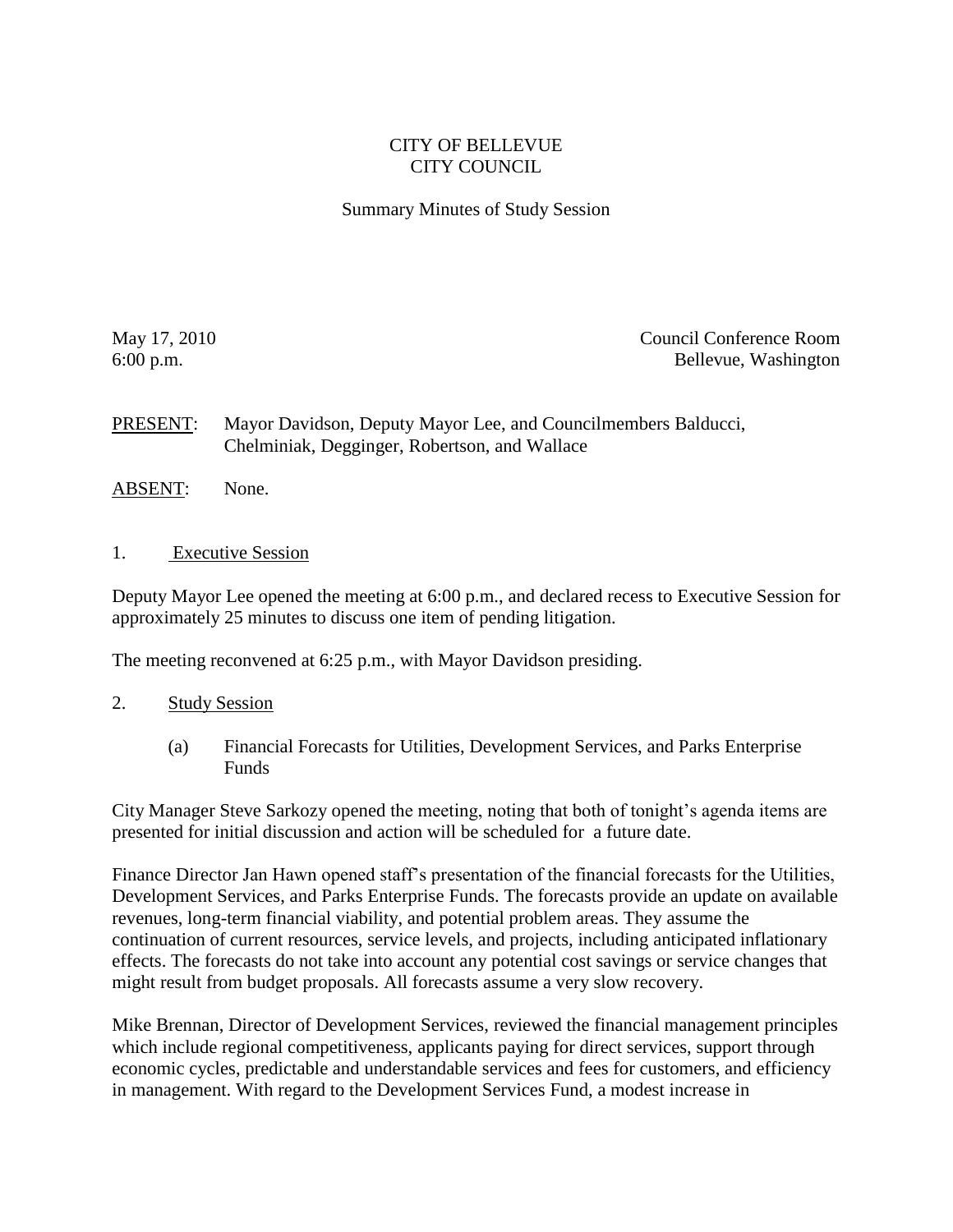development activity is anticipated for 2011, and moderate growth is expected over the remaining years of the 2011-2016 forecast. Reductions in staffing and consulting services were implemented in 2009 and are reflected in the forecast. Mr. Brennan reviewed the Development Services reserve levels since 1995, and projected levels through 2016. Reserves peaked in 2000 and again in 2008.

Councilmember Robertson questioned fees based on actual costs and how Bellevue compares regionally with development fees.

Mr. Brennan responded that Bellevue is competitive with fees, which are roughly in the middle when compared to other jurisdictions for most project types. He noted that other jurisdictions support these services from their General Fund, while Bellevue follows an enterprise, cost recovery model.

Councilmember Robertson questioned the impact on costs and services of splitting the City's land use and building services functions in the past year or two. Mr. Brennan responded that some efficiencies were gained by centralizing management oversight within Development Services. The reorganization was also based on the Planning and Community Development Department being primarily funded through the General Fund and not supported by development fees.

In further response to Ms. Robertson, Mr. Brennan said staff is conducting an analysis to determine the effect of the implementation of East Link light rail on future development fee revenue if fees are waived for the Sound Transit project. A number of variables are involved in this analysis, and Bellevue staff will look at Seattle's experience in this regard to help determine the impact. In continued response, Mr. Brennan said that part of the current budget work by staff is to analyze the anticipated effect on staffing needs related to the East Link project. This analysis is expected to be completed by the end of the month.

Responding to Deputy Mayor Lee, Mr. Brennan said revenue and reserve levels increase as development activity increases, and when revenues are not generated the City cannot meet its costs for ongoing work. Staff has taken cost-reduction measures in order to help determine the optimal sized organization for providing needed services.

In further response to Mr. Lee, Mr. Brennan said significant cost reductions were made in 2009, and staff continues to look for opportunities to reduce costs. An increase in fees has not been anticipated in the current financial forecast. However, a three-percent inflation factor is reflected in the forecast. Deputy Mayor Lee said he is interested in knowing more about the specific goals that staff has in mind.

Councilmember Chelminiak commented on the interplay of reserve levels, development activity, staffing levels, and core service levels. He questioned the impact to the City if the economy does not improve as anticipated.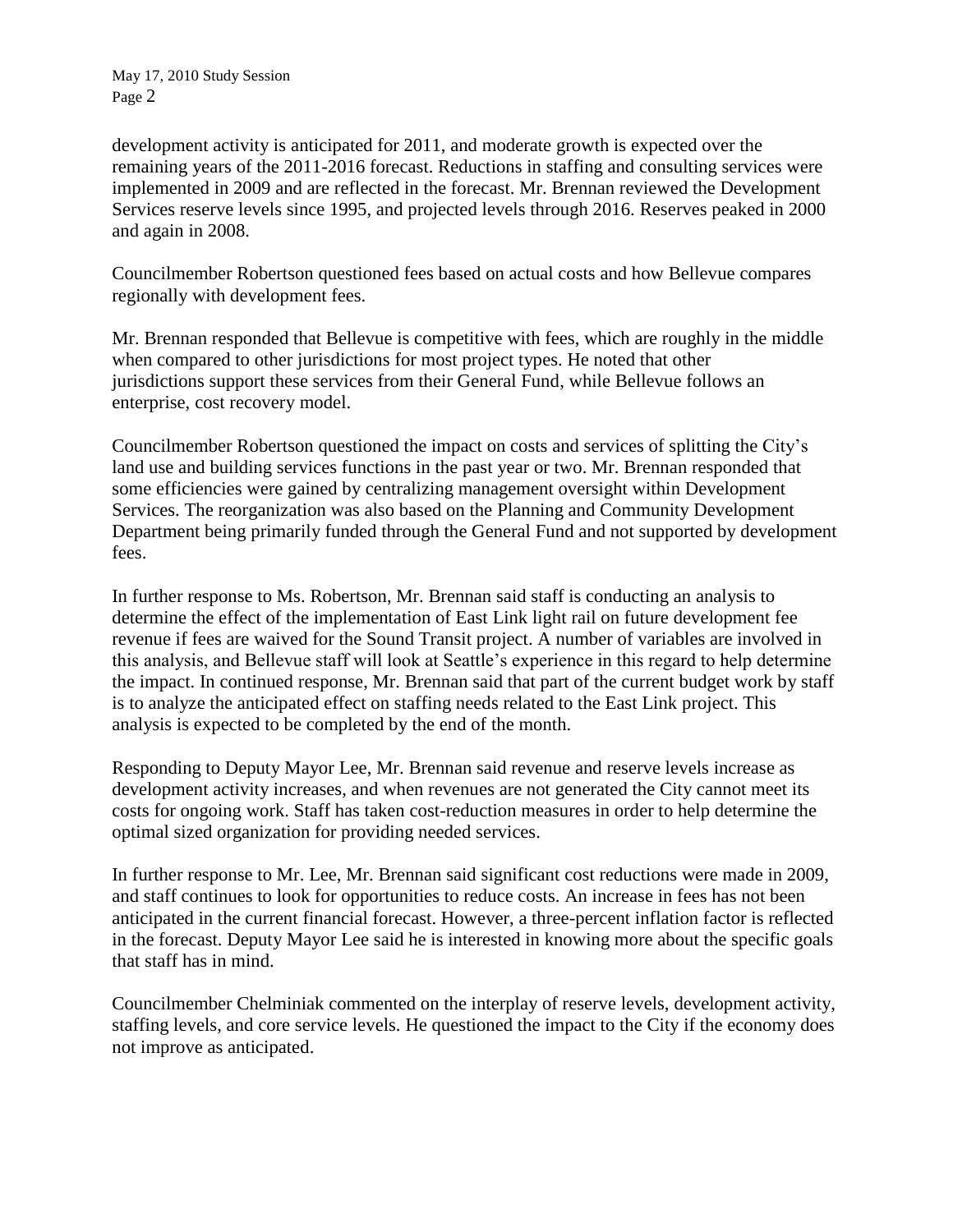Mr. Brennan confirmed that part of the reserve fund is a prepaid liability for work that is yet to be completed. As projects are completed, that liability and the required staffing level to support the prepaid liability is reduced. Mr. Brennan said staff is watching the economy closely and feels relatively confident that the conservative forecast model indicates that the City can make it through the current recession. It is important to maintain sufficient staff who are prepared to provide services as development activity increases. Getting behind the curve makes it difficult, if not impossible, to hire the staff to catch up on the workload.

Responding to Councilmember Chelminiak, Mr. Brennan said approximately \$3.5 million is contributed to Development Services from the General Fund to support policy and code development work, as well as public information activities. This policy was established by the Council at the time that the enterprise model was implemented, and an additional policy was that land use discretionary reviews would be at a 50-percent cost recovery rate. Staff is currently following these policies, but the Council could of course change the cost recovery level.

In further response to Mr. Chelminiak, Mr. Brennan said the percentage of the General Fund contribution in the overall Development Services budget will change as development activity increases, in that a higher percentage of funding will be received through the payment of fees.

Responding to Councilmember Wallace, Mr. Brennan said the General Fund contribution is based on annual calculations of workload projections, which anticipate the amount of time that will be spent on services based on past experience and on future work that is typically supported by the General Fund including design reviews, conditional use permits, policy and code development work, and any major public information activity.

Councilmember Wallace asked why more growth is expected in 2011-2012 than in 2015-2016. Mr. Brennan responded that assumptions within the forecast are based on past experience with development cycles. An increase of five percent in 2011 followed by approximately 15 percent in 2012 represents a fairly modest increase. In 2008, there was a 75 percent increase in revenues, as swings in revenue levels tend to be fairly dramatic.

Councilmember Wallace expressed concern that development activity might not increase to these levels, and that activity might be lower due to code revisions in recent years that affect impact fees as well as property, sales, and B&O tax increases. He observed that the State and King County will likely introduce additional tax burdens as well over the next year or so. In addition, it has become difficult for developers to borrow money. Mr. Brennan responded that the City looks at a number of different factors and sources, including those that Mr. Wallace mentions, in formulating the revenue projections.

Councilmember Balducci questioned how staff arrived at the actual forecast numbers. She acknowledged that the department can adjust service and staffing levels based on permit activity. However, she would like more details about what is contained within the forecast, including projections about staffing levels. Mr. Brennan responded that staff is working to establish a realistic structure containing the optimal capacity and expertise to deal with the various types of projects. The department is considered close to that number now based on the downsizing that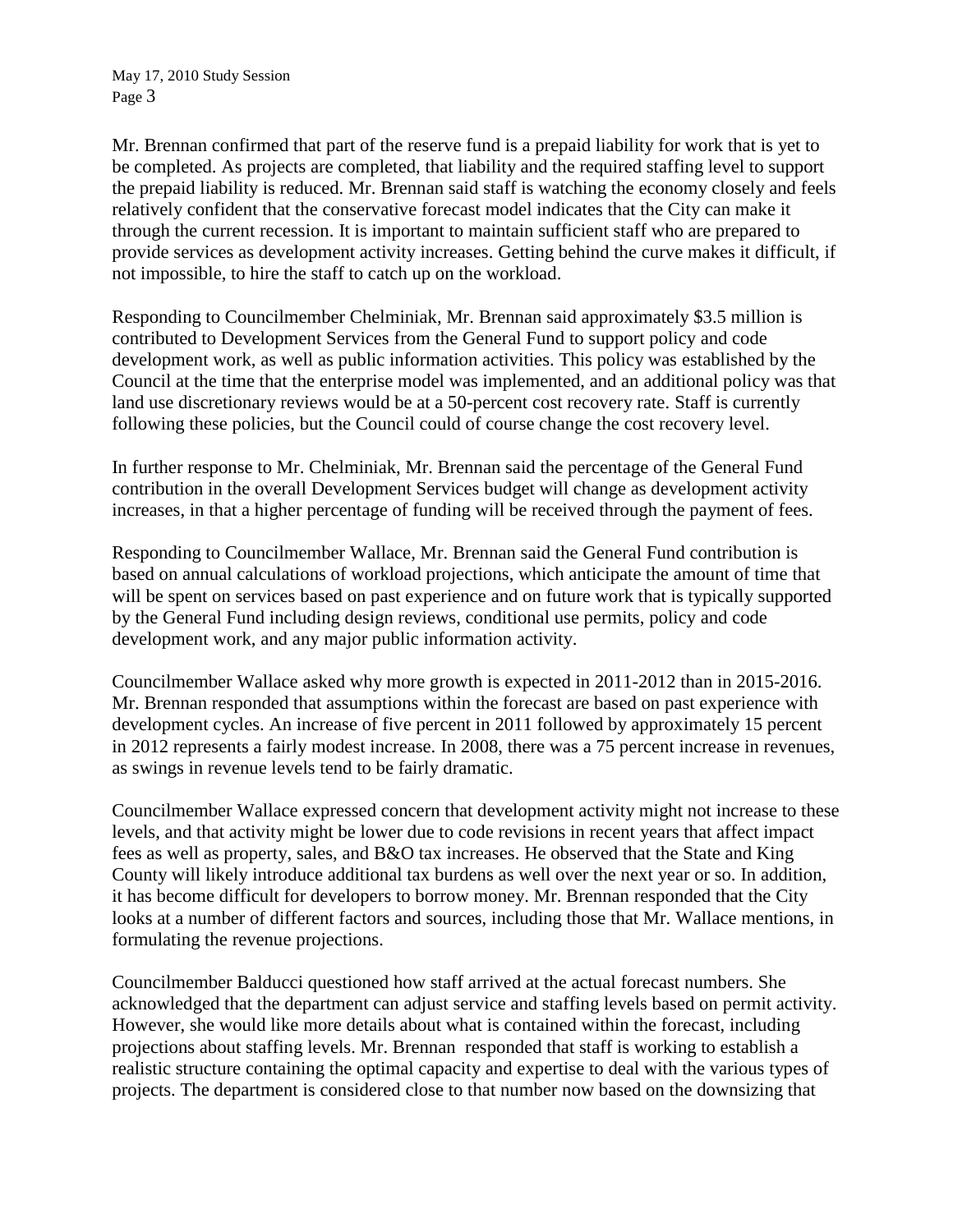has occurred to date. However, the current volume of building stock requires slightly higher staffing levels than the levels in place before the last development boom.

Councilmember Balducci suggested using the less demanding workload to continue training and professional development in order to maintain qualified personnel. Mr. Brennan confirmed that the department is doing as Ms. Balducci suggests.

Patrick Foran, Parks and Community Services Director, presented the Parks Enterprise fund financial forecast, noting that most enterprise programs are based on full cost recovery. The forecast assumes that revenues can grow at the same pace as expenditures over the forecast period. The forecast continues to meet reserve requirements and to fund minor capital improvements at the golf course.

The General Fund subsidy is approximately \$106,000 in 2011 and increases thereafter with inflation. This level of subsidy was known when the City assumed the operation of the King County pool. The subsidy has been reduced incrementally since 2001, but is needed to keep the fee structure accessible to Bellevue residents.

Councilmember Balducci referred to a note on page SS 2-16 of the meeting packet, which refers to a \$140,000 payment from King County to offset a portion of operating costs associated with the Aquatic Center starting in 2001. She questioned the meaning of the next sentence: "The subsidy includes an adjustment for the impact of the benefited employee rule changes."

Mr. Foran explained that when the City took over the pool, there was an agreement that King County would provide an operating subsidy for the pool through 1999. The King County subsidy was replaced with an operating subsidy from the General Fund. The second, separate issue is that in 2000/2001, the City settled a personnel issue related to part-time employee benefits for jobs that were ruled to be more similar to full-time positions. This resulted in a major restructuring throughout the City organization of part-time and temporary help.

Councilmember Wallace asked why reserves increase at a higher percentage than expenses or revenues. Doug Sanner, Parks Fiscal Manager, said the slight increase in reserve levels between 2011 and 2012 is due to Parks Enterprise Fund reserve levels being slightly down at this time. Current levels are approximately \$50,000 below the two-month target, and the forecast assumes that reserves can be restored.

Utilities Director Denny Vidmar reviewed the Utilities Fund financial forecast. He explained that the Utilities Fund is a financially self-supporting enterprise operating within the City structure, and its primary source of funding is utilities rates. Mr. Vidmar reviewed the key Utilities financial policies, which were adopted in 1995. He explained that the City's infrastructure has a lifespan of 75 to 100 years, and a replacement value of \$3.5 billion. Half of the systems are beyond mid-life, and the accumulation of reserves enables the City to respond to repair and replacement needs.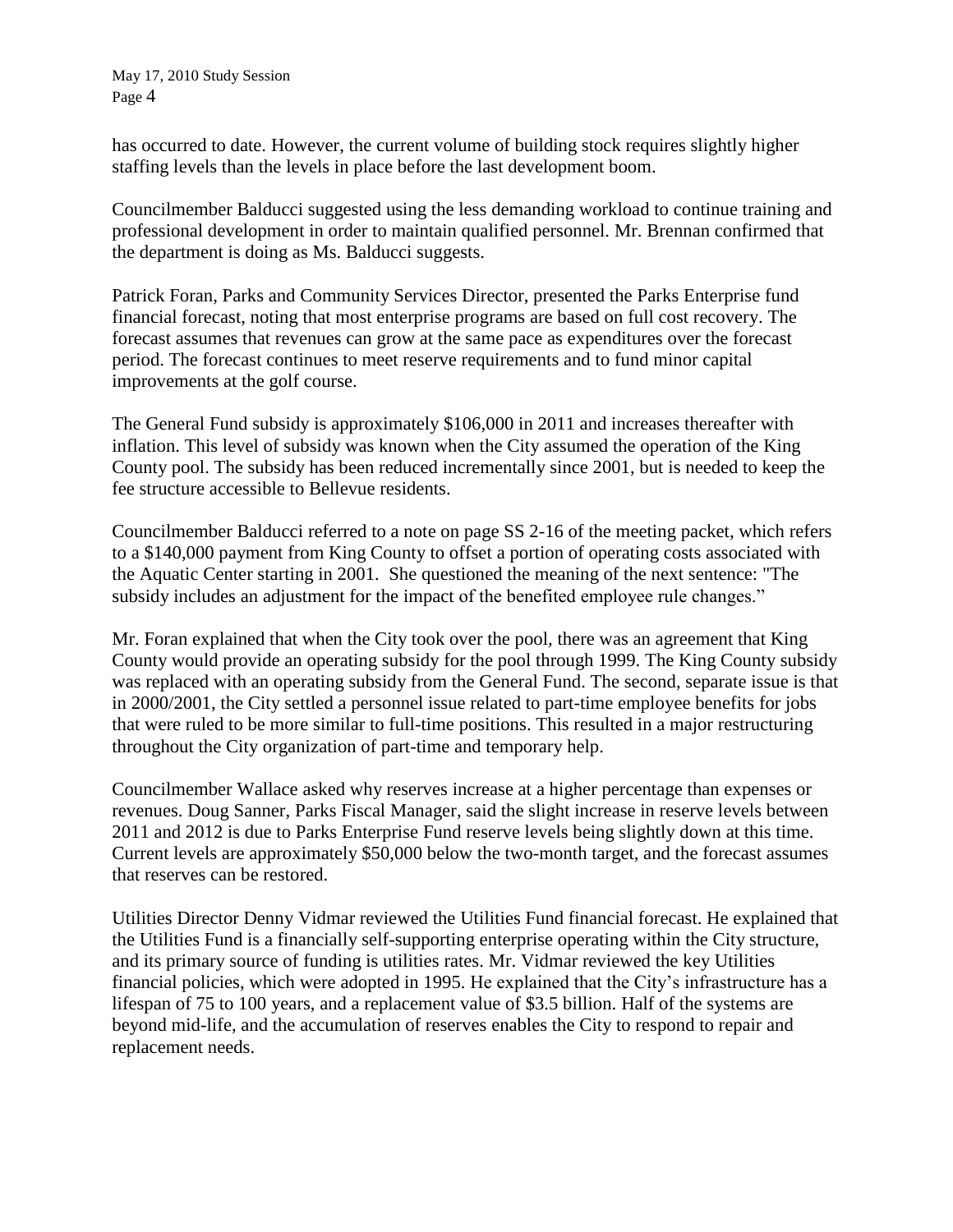The early outlook financial forecast is based on maintaining current service levels. On average, projected rates in 2011-2012 are lower than anticipated in the previous budget. The primary reasons for the lower projected rates are the removal of some inflation costs from the capital program and ongoing cost containment efforts. Since 1997, the average rate increase for local programs, excluding reserve contributions, has been below the average rate of inflation.

Mr. Vidmar reviewed the financial forecast for the water, wastewater, and storm/surface water utilities, including projected rate increases through 2016. On average, storm and surface water rates are 2.6 percent lower in 2011-2012 than projected in the 2009-10 budget, and approximately one percent lower over the entire six-year forecast period. Storm and surface water rates include a 1.5 percent annual rate increase that Council designated to partially fund stream improvements in the Bel-Red corridor.

Mr. Vidmar reviewed the projected impact to customers, which is a 7.9 percent rate increase in 2011 and a 8.5 percent increase in 2012. He compared Bellevue's utilities rates to nearby jurisdictions, noting that Bellevue's rates are competitive with neighboring communities while the City is also reserving monies for future capital replacement.

Responding to Councilmember Wallace, Mr. Vidmar confirmed that wastewater rates do not include the capacity charge for new construction. Any home built within the past 15 years has a capacity charge. Mr. Wallace suggested it would be helpful to compare the capacity charge with other jurisdictions.

Responding to Councilmember Degginger, Mr. Vidmar confirmed that the capacity charge is a regional charge from King County, so it is the same for all areas.

Responding to Councilmember Robertson, Mr. Vidmar said utilities relocations associated with the Sound Transit East Link light rail project could have an impact on utilities customers' rates.

Councilmember Balducci referred back to the cost containment slide, and said it would be interesting to compare Bellevue's average operating rate increase since 1997 with other jurisdictions and the Cascade Water Alliance. Responding to Ms. Balducci, Mr. Vidmar said the local programs component of utilities rates, versus wholesale rates, includes monies contributed to reserves.

With regard to the same cost containment slide, Councilmember Chelminiak said in addition to the average CPI and the average Bellevue rate increase associated with local programs (i.e., excluding the wholesale component of the rates) since 1997, he would like to see the rate increases for the wholesale component of the rates. He would like to get a complete picture of rates from the perspective of the customer.

Councilmember Wallace referred to page SS 2-37 of the meeting packet, and noted the statement that customers providing on-site detention to mitigate the quantity of water runoff from their property receive a credit equal to a reduction of one rate level from their actual development intensity. He suggested that this policy should be re-examined, given new low-impact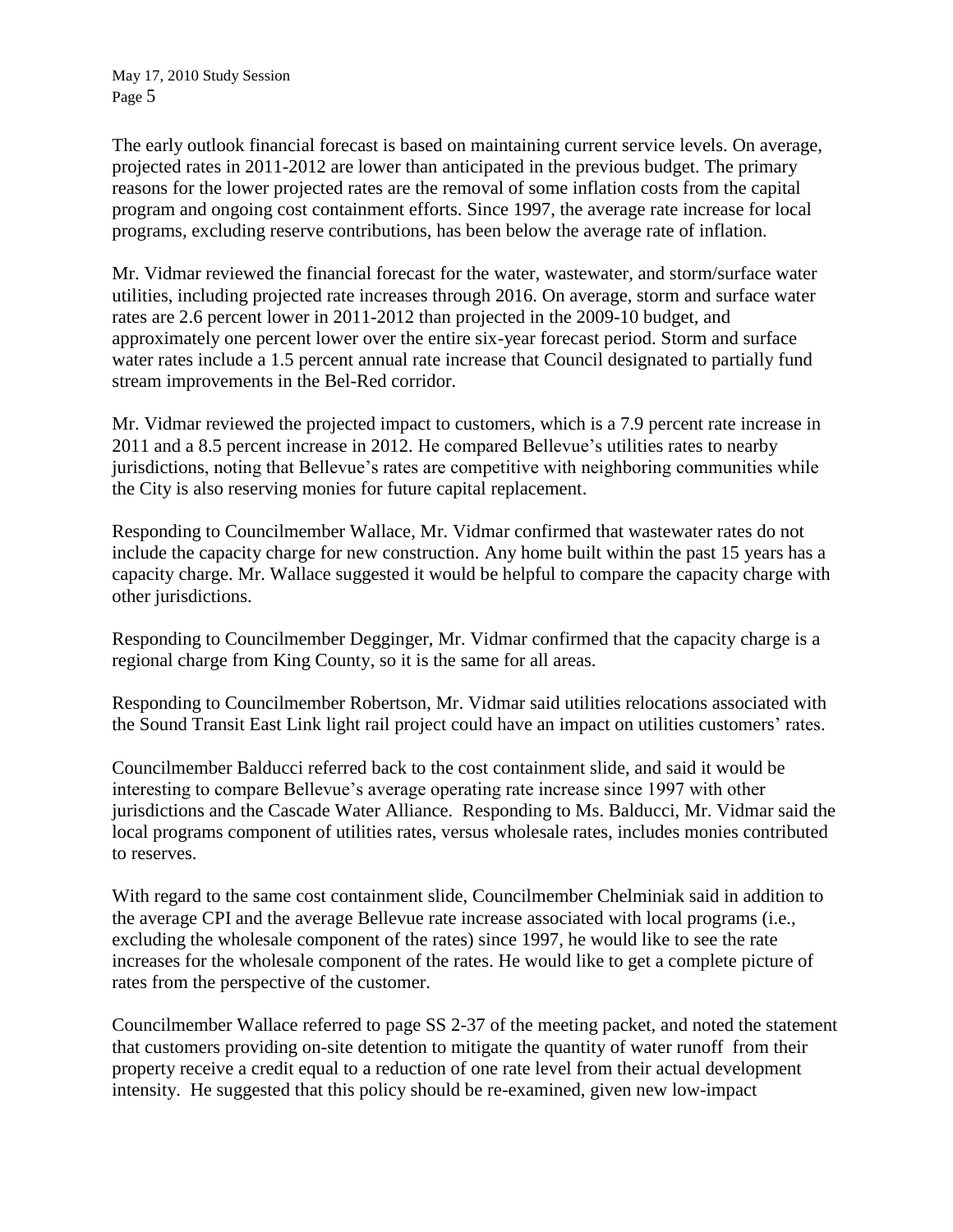development techniques and higher stormwater vault detention requirements. If there is a way to then calculate the benefit, this could be the basis for a financial incentive to developers to provide low-impact development techniques and stormwater vaults.

Councilmember Degginger referred to page SS 2-36 and questioned the basis for debt coverage requirements. Bob Brooks, Utilities Fiscal Manager, said that Utilities debt is very low (i.e., less than \$200,000), and the revenue bonds will be paid off in 2010.

(b) Updating Building and Fire Codes

City Manager Sarkozy opened discussion regarding proposed updates to the Construction and Fire Codes.

Mike Brennan, Director of Development Services, explained that building codes in Washington are adopted from national model codes, including the International Building and Fire Codes. The national codes are updated every three years, and are then reviewed by the State of Washington's Building Code Council. Councilmember Chelminiak serves on this Council. Once new codes are adopted by the State, the cities are obligated to implement the state-adopted codes. The current deadline for updating Bellevue's codes is July 1, 2010. Cities also have the option of introducing their own amendments to the codes, as long as they are not less restrictive.

Gregg Schrader, Building Official, reviewed Bellevue's code update adoption process including Council discussions and community outreach. He highlighted key code changes at the national level, and their subsequent changes to the State codes. The State Energy Code is more conservative, and the issue of automatic fire sprinkler systems in new one- and two-family homes has been left for local consideration and determination.

Ken Carlson, Fire Marshal, reviewed local code changes pertaining to sprinkler requirements for one- and two-family dwellings, phased evacuation for buildings higher than 10 stories, fire service elevators, occupant evacuation elevators, fire apparatus access roads, private fire hydrants, emergency responder radio coverage, and fireworks. He provided a quick overview of customer outreach activities including training offered through MyBuildingPermit.com.

Responding to Mayor Davidson, Fire Marshal Carlson said the code changes will come back to the Council for action in June.

Councilmember Wallace said it would be helpful to focus the discussion on the areas that are relevant for Bellevue and within which the City has the ability to make changes. He further suggested that this is a good opportunity to review and clarify areas of the code that are unclear or could be interpreted in multiple ways.

Deputy Mayor Lee questioned staff's recommendation regarding a potential requirement for automatic fire sprinklers in one- and two-family units. He asked how many cities have this code in place, and inquired about the positive and negative attributes of the requirement.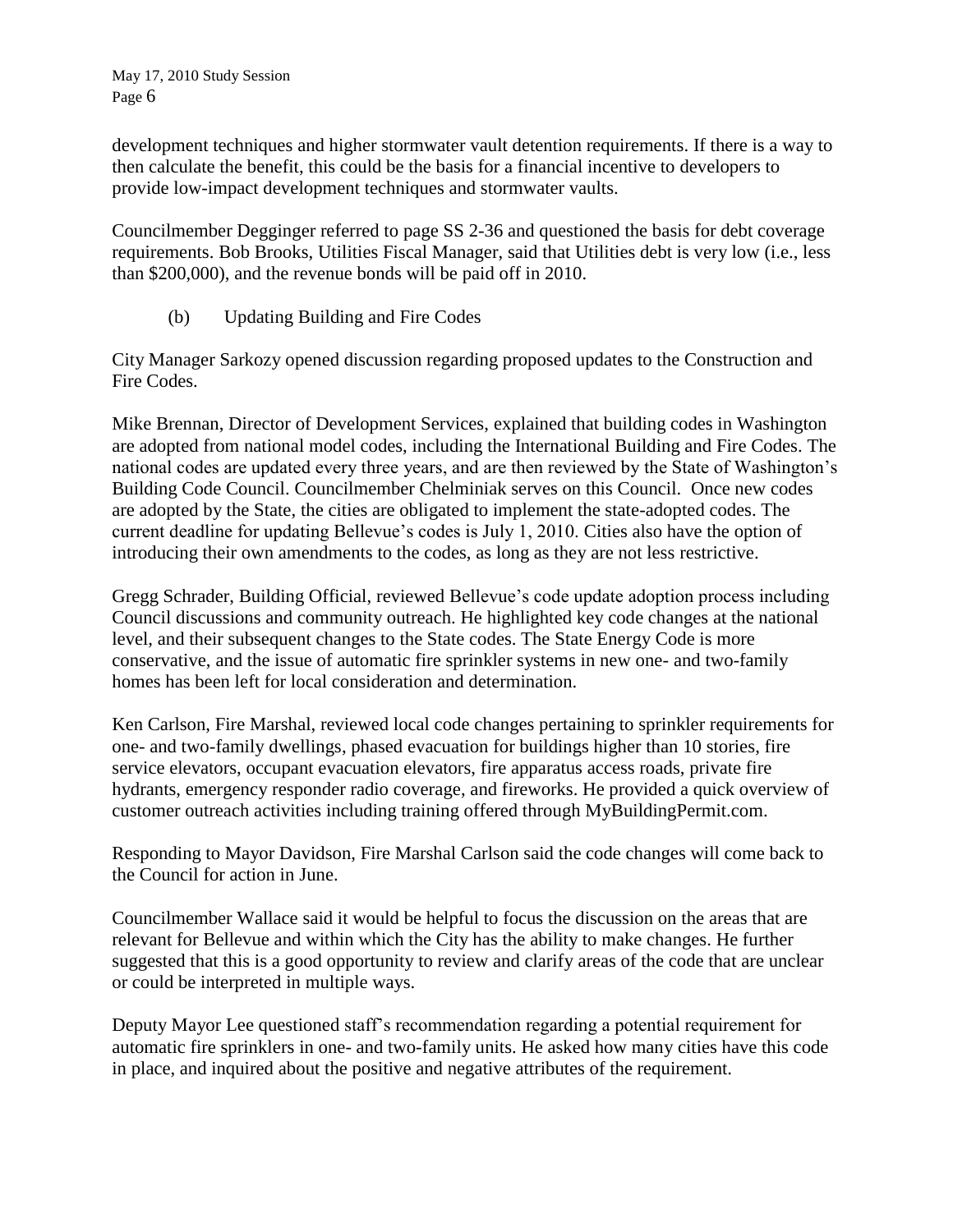Mr. Carlson said staff would be happy to bring this issue back for deeper discussion. As the City's Fire Marshal, he is a proponent of anything that increases safety for residents. He noted that Dupont and Redmond have this requirement. On a national basis, approximately six states have adopted a requirement for sprinklers, and another half dozen or so states have passed regulations that prohibit the mandatory installation of fire sprinklers.

In further response to Deputy Mayor Lee, Mr. Carlson said the implementation policies are published in the International Residential Code. If the Council chooses to adopt the code as published, the effective date would be January 1, 2011. However, Washington has taken that effective date out of the body of the Code and cities can therefore choose their own effective dates.

Councilmember Chelminiak commented on the discussions at the Building Code Council meetings, noting that this issue was previously discussed by the City Council four to five years ago. Mr. Chelminiak explained that he served on a technical advisory group appointed by the state legislature to identify and study barriers to the installation of residential sprinklers. While sprinklers can save lives, including the lives of fire fighters, they will not reduce the need for fire fighters. Mr. Chelminiak said there are a number of complicating factors with regard to sprinkler systems in terms of the sprinkler equipment, potential insect hazards, and required modifications to water-related public infrastructure. If the City is going to consider requiring residential sprinklers, the issue must be addressed by a cross-departmental team involving Utilities, the Fire Department, and Development Services. A comprehensive proposal could then be developed for presentation to the Council.

Councilmember Degginger observed that the Council does not have the information needed to make a decision today. He wants to understand the incidence of fatalities in single and two family homes, the cost of providing a sprinkler system in a new single-family home, maintenance costs, and whether there is a corresponding insurance rate reduction.

Responding to Mr. Degginger, Mr. Carlson said the City has not pursued input from the Master Builders Association on this topic. The Master Builders Association has a position paper that outlines its concerns, which staff will provide to the Council.

Councilmember Robertson said she believes that Mercer Island has a sprinkler requirement for a certain house size. Mr. Carlson said a number of cities have a 5,000 square foot threshold for a sprinkler requirement, which was vetted through the State Building Code Council several years ago. In further response, Mr. Carlson said the issue of whether sprinklers might be required as part of a home remodel is based on whether or not there is adequate fire flow available and adequate access. A small percentage of remodels trigger this requirement.

Councilmember Balducci said she appreciates the detailed work regarding the actual proposed ordinance language. She noted that it will be helpful to have another study session for more indepth discussion before the Council reaches a decision point. She is particularly interested in more information on phased evacuation. She encouraged staff to notify current owners of private